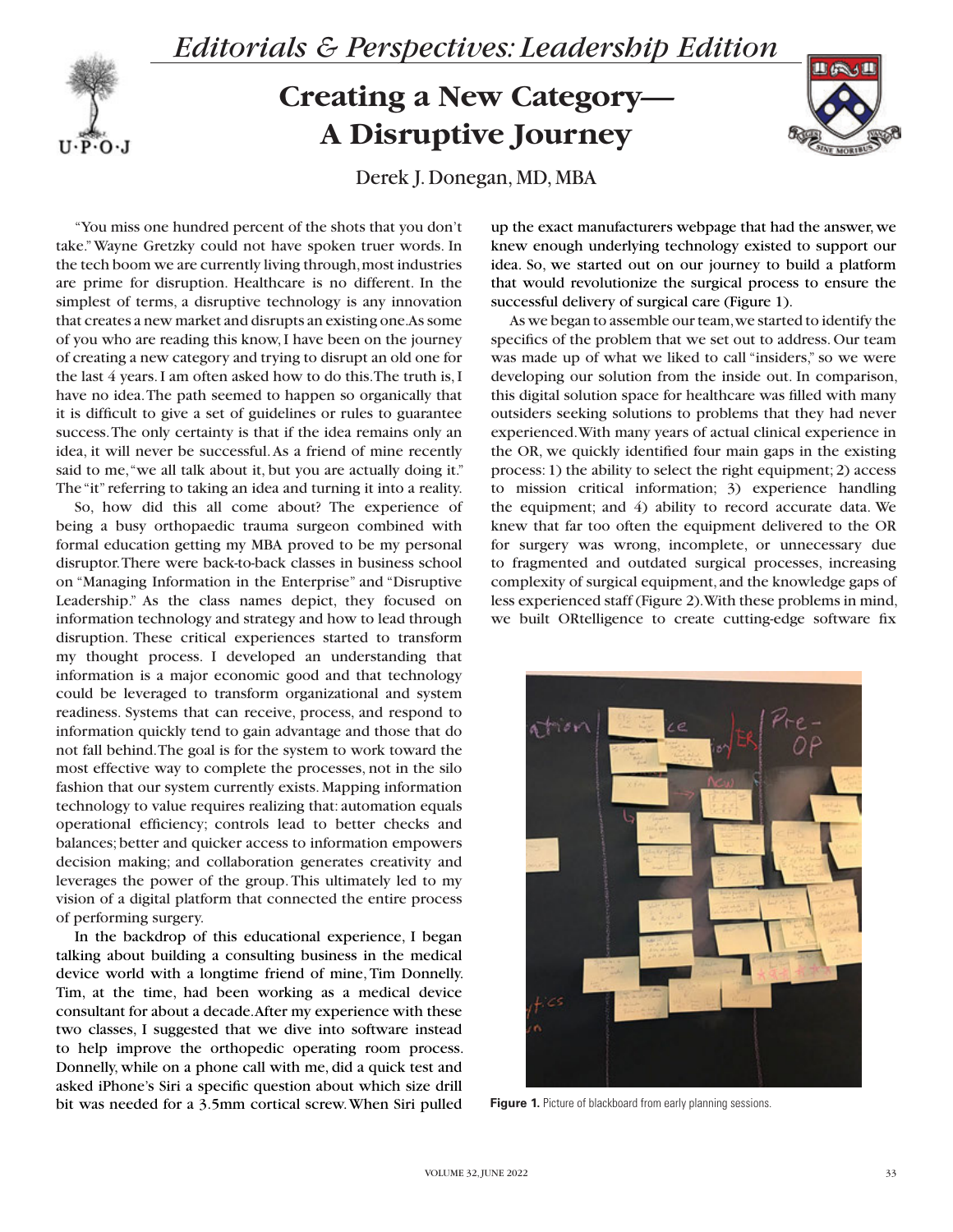

Figure 2. Problem slide of the surgical process.



## ORTELLIGENCE SURGICAL PROCESS SOFTWARE SOLUTIONS

**Figure 3: ORtelligence solutions.** 

these gaps and align surgical teams with the right information, equipment, and support to deliver the best possible surgical care.

ORtelligence ("ORT") is a technology company that creates surgical process software and technological solutions that are

designed to optimize the surgical process by identifying and tracking all surgical equipment, bridging the gaps in operating room team communication, and allowing for remote, ondemand expert support in the operating room. The patented technology is designed to complement both the electronic